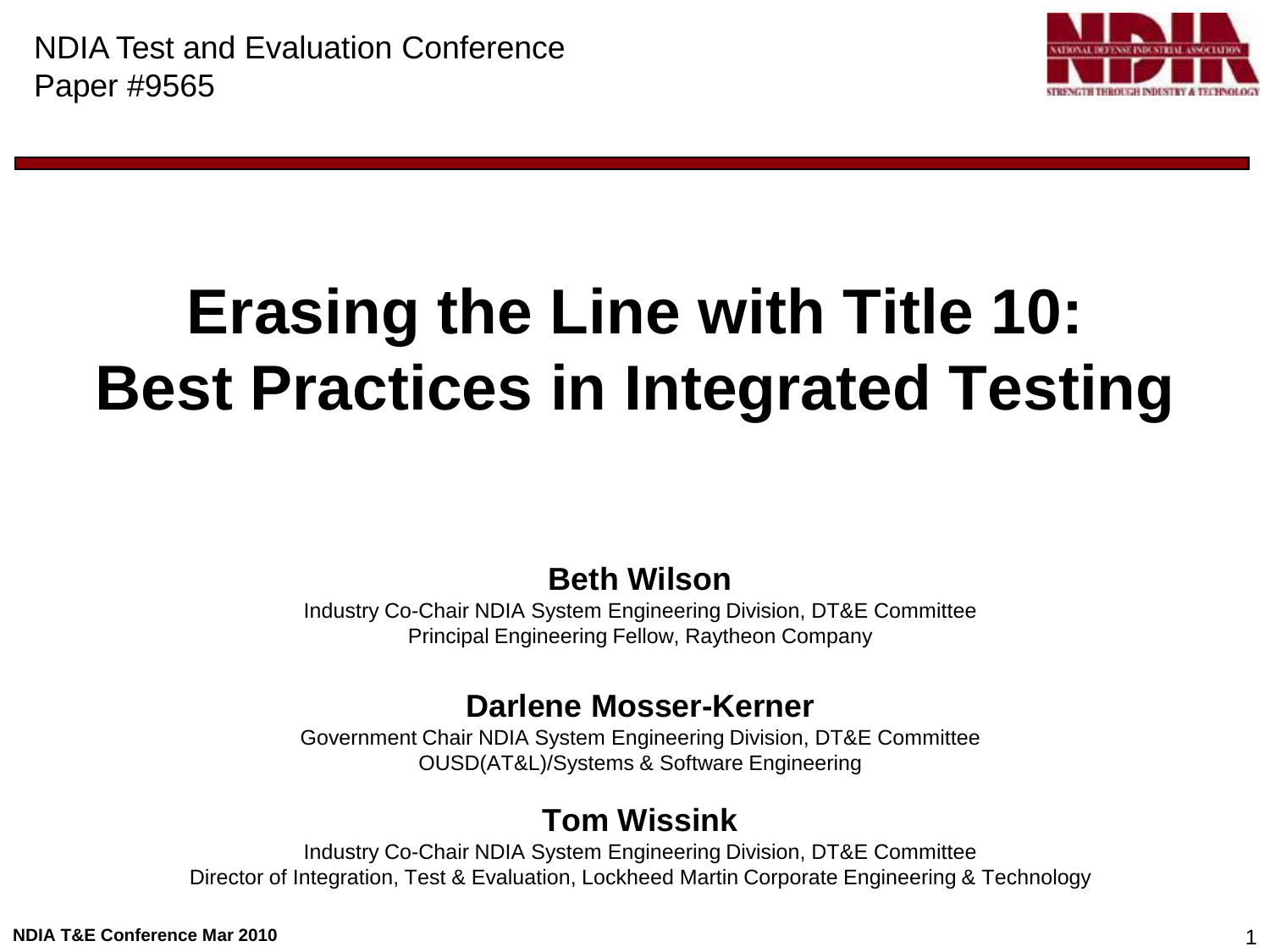

### **NDIA Systems Engineering Division DT&E Committee Focus Topic #1**

| Paper #7847                 | NDIA Test and Evaluation Conference                                                                      | <b>Integrating Test at</b><br>NIZIN                                                                                                        | ITEA Journal 2009; 30: 375-380<br>Copyright © 2009 by the International Test and Evaluation Association                                                                                                                                                                                                                                                                                                                                                                                                                                                                                                                                                                                                                                                                                                                                                                                                                                                                                                                                                                                                                                                                  |
|-----------------------------|----------------------------------------------------------------------------------------------------------|--------------------------------------------------------------------------------------------------------------------------------------------|--------------------------------------------------------------------------------------------------------------------------------------------------------------------------------------------------------------------------------------------------------------------------------------------------------------------------------------------------------------------------------------------------------------------------------------------------------------------------------------------------------------------------------------------------------------------------------------------------------------------------------------------------------------------------------------------------------------------------------------------------------------------------------------------------------------------------------------------------------------------------------------------------------------------------------------------------------------------------------------------------------------------------------------------------------------------------------------------------------------------------------------------------------------------------|
|                             |                                                                                                          |                                                                                                                                            | Integrated Testing: A Necessity, Not Just an Option                                                                                                                                                                                                                                                                                                                                                                                                                                                                                                                                                                                                                                                                                                                                                                                                                                                                                                                                                                                                                                                                                                                      |
|                             | <b>Walking the Line with Title 10:</b>                                                                   |                                                                                                                                            | Beth Wilson, Ph.D.<br>Raytheon Company, Sudbury, Massachusetts                                                                                                                                                                                                                                                                                                                                                                                                                                                                                                                                                                                                                                                                                                                                                                                                                                                                                                                                                                                                                                                                                                           |
| Paper #8848                 | <b>Implementation Strategies for</b><br><b>Integrated Testing</b><br>NDIA Systems Engineering Conference | <u> Tri i </u><br><b>NICH</b>                                                                                                              | Department of Defense policy states that developmental and operational test activities need to<br>be integrated whenever possible to improve overall test and evaluation efficiency with increased<br>emphasis on operational relevance. The National Defense Industrial Association Systems<br>Engineering Division Developmental Test and Evaluation Committee has been evaluating<br>existing integrated testing policies, methods, and practices to identify an implementation<br>framework with best practices for sharing data, involving developmental test and operational<br>test stakeholders in integrated test planning, and collaboratively executing an integrated test<br>program. Barriers to integrated testing were identified looking at the cultural constraints placed<br>on planning, people, and data. While the definitions and mandates are recent, the practice of<br>integrated testing is not new. The framework described focuses on existing policy and captures<br>best practices.<br>Key words: Collaborative planning; collaborative execution; shared data; DT&E<br>OT&E Army; Navy; Air Force; contractor support; resource planning. |
|                             | <b>Integrated Testing:</b>                                                                               |                                                                                                                                            | he motivation for integrated testing has<br>strategy and amplifies this by describing the concept as<br>long existed in the desire to identify<br>a single test program to address issues from develop-<br>system deficiencies early, meet schedule<br>mental test and evaluation (DT&E) and operational<br>test and evaluation (OT&E).<br>compression demands, and reduce<br>costs. In the Secretary of Defense<br>The National Defense Industrial Association                                                                                                                                                                                                                                                                                                                                                                                                                                                                                                                                                                                                                                                                                                          |
| <b>NDIA T&amp;E Confere</b> | We Can Do It                                                                                             | NDIA Systems Engineering Conference<br>Paper #8818                                                                                         | pril 6, 2009, integrated testing<br>(NDIA) Systems Engineering Division DT&E Com-<br>mittee was charged with focusing on integrated testing<br>of the initiatives successfully<br>orm acquisition and require-<br>in view of the OSD memorandum mandating the use<br>provides the Integrating Test<br>of integrated testing (OSD 2007). The Committee<br>of that memo. The purpose of<br>used the preceding definition to develop an imple-<br>&E) is described as translating<br>mentation framework from the key points in the<br>edge to support management<br>definition:<br>ith fielding system capabilities.<br>· collaborative planning,                                                                                                                                                                                                                                                                                                                                                                                                                                                                                                                          |
|                             | Beth Wilson                                                                                              |                                                                                                                                            | he integrated test policy is to<br>· collaborative execution.<br>mentary relationship between<br>· shared data.<br>ational testing throughout the<br>While the formal definition is recent, the concept is                                                                                                                                                                                                                                                                                                                                                                                                                                                                                                                                                                                                                                                                                                                                                                                                                                                                                                                                                               |
|                             | Industry Co-Chair<br>NDIA System Engineering Division                                                    | <b>Integrated Testing:</b>                                                                                                                 | not new. The Department of Defense (DoD) has<br>al definition of integrated testing<br>written policies regarding combined activities relating<br>x of the Secretary of Defense<br>cosigned by the Director of<br>to DT&E and OT&E since the early 1970s. In                                                                                                                                                                                                                                                                                                                                                                                                                                                                                                                                                                                                                                                                                                                                                                                                                                                                                                             |
|                             | DT&E Committee<br>Principal Engineering Fellow, Raytheon Company                                         | <b>Tutorial</b>                                                                                                                            | Evaluation and the Deputy<br>soliciting best practices for integrated testing, many<br>examples emerge showing successful implementation<br>ense for Acquisition and Tech-<br>on focused on the need for<br>before the Department issued the recent policies and<br>definitions. The Army, Navy, and Air Force had<br>and collaborative execution of<br>de shared data for independent<br>already defined integrated testing in their respective<br><b>Acquisition Guidebook (DAG)</b><br>test and evaluation policies. Table 1 lists the integrated                                                                                                                                                                                                                                                                                                                                                                                                                                                                                                                                                                                                                     |
|                             |                                                                                                          |                                                                                                                                            |                                                                                                                                                                                                                                                                                                                                                                                                                                                                                                                                                                                                                                                                                                                                                                                                                                                                                                                                                                                                                                                                                                                                                                          |
|                             | <b>NDIA SE Conference Oct 2009</b>                                                                       | <b>Beth Wilson</b><br>Industry Co-Chair NDIA System Engineering Division, DT&E Committee<br>Principal Engineering Fellow, Raytheon Company | testing definitions identified in the DoD and Services<br>aluation) (DoD, 2009) has long<br>an integrated test and evaluation<br>policy and procedure documents.                                                                                                                                                                                                                                                                                                                                                                                                                                                                                                                                                                                                                                                                                                                                                                                                                                                                                                                                                                                                         |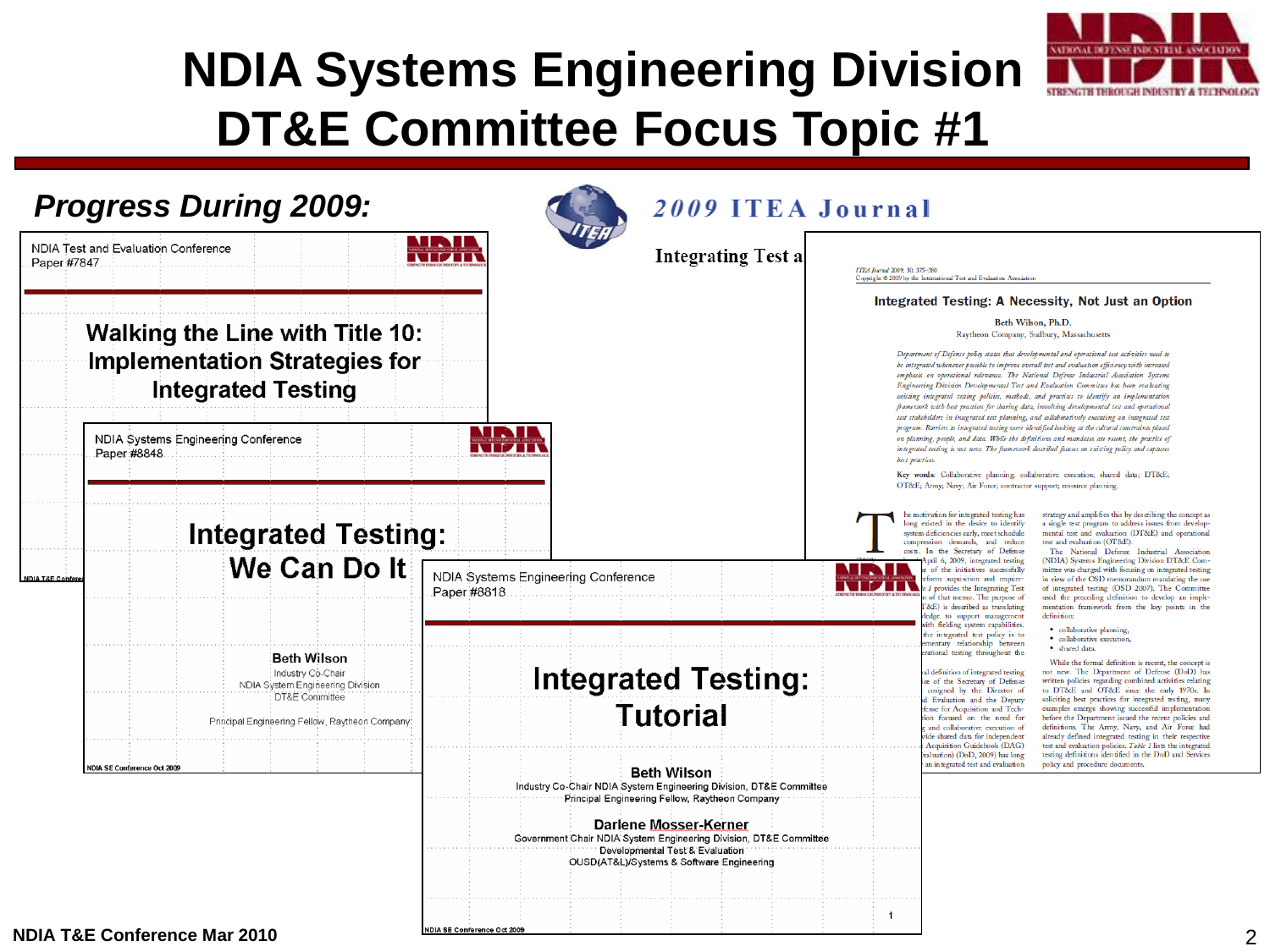

## **Motivation for Integrated Testing**

### • **5000.02:**

- The fundamental purpose of T&E is to provide knowledge
- The goal of testing is the early identification of technical, operational, and system deficiencies

### • **Defense AT&L Jan/Feb 2008:**

- OT&E should be a process of confirmation and not one of discovery
- When problems are discovered late in the acquisition process, the cost to fix these problems is much higher

### • **Navy OT&E Framework IT Methodology:**

- Robust testing minimizes "surprises" when the product is sent to the war fighter
- Risk is reduced by bringing all testing agents together early in the process to ensure capabilities are tied to mission

### **Need Early Identification of Problems**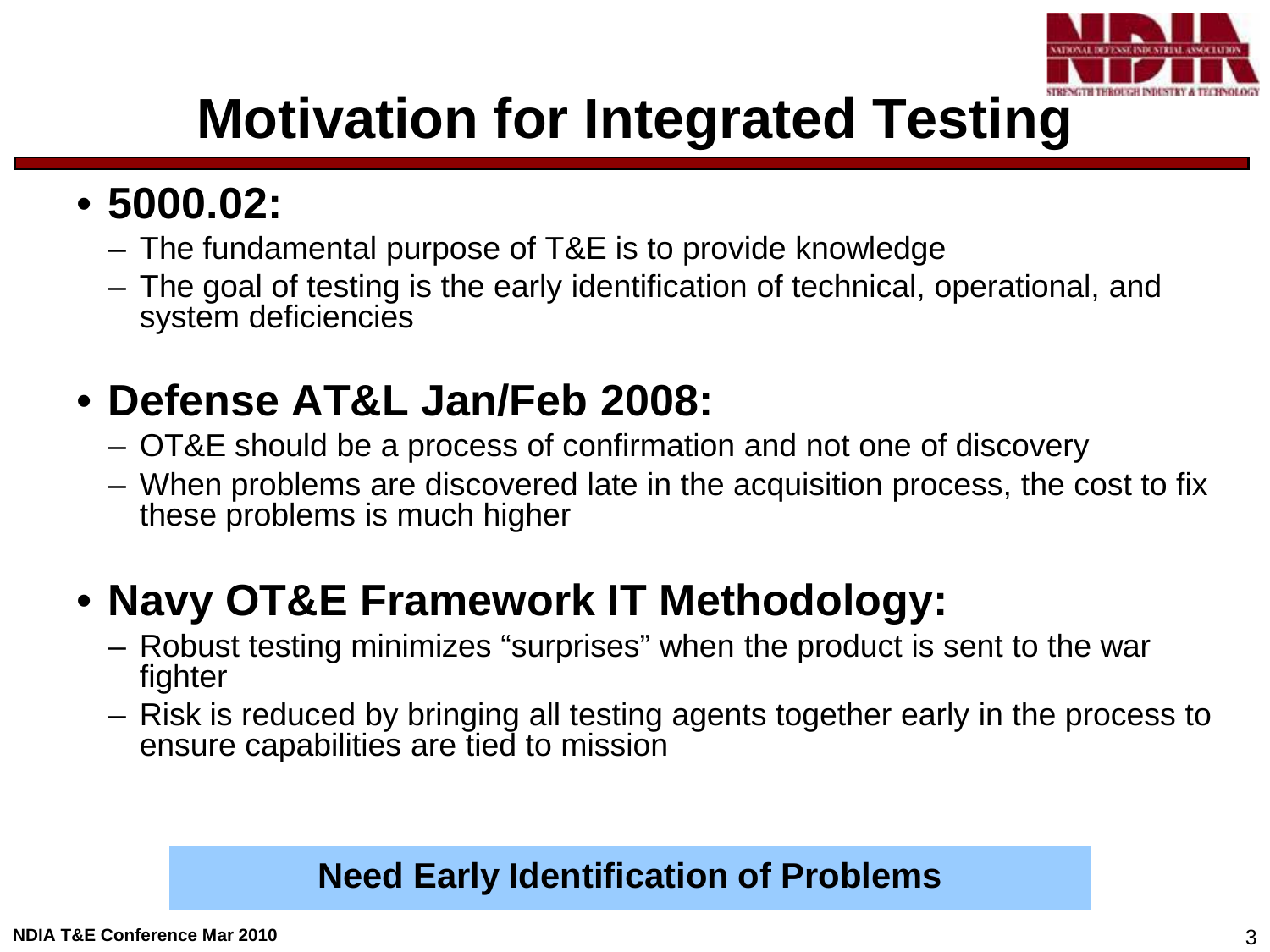# **Will Integrated Testing Save Cost and Schedule?**



- **Need Integrated Testing to Fit into Existing T&E Box**
- **Already have challenging schedule for T&E**
	- Integrated testing provides a test continuum to find problems earlier when it is more cost effective to solve them
	- Helps to meet existing compressed schedule
- **Already have a tight budget for T&E**
	- Reducing cost by sharing resources and data
	- Helps to meet existing budget

### • **The Defense Science Board Task Force (May 2008):**

- Acquisition reform went too far
- Government does not have the capacity to work current programs

### **Cost Avoidance and Schedule Containment**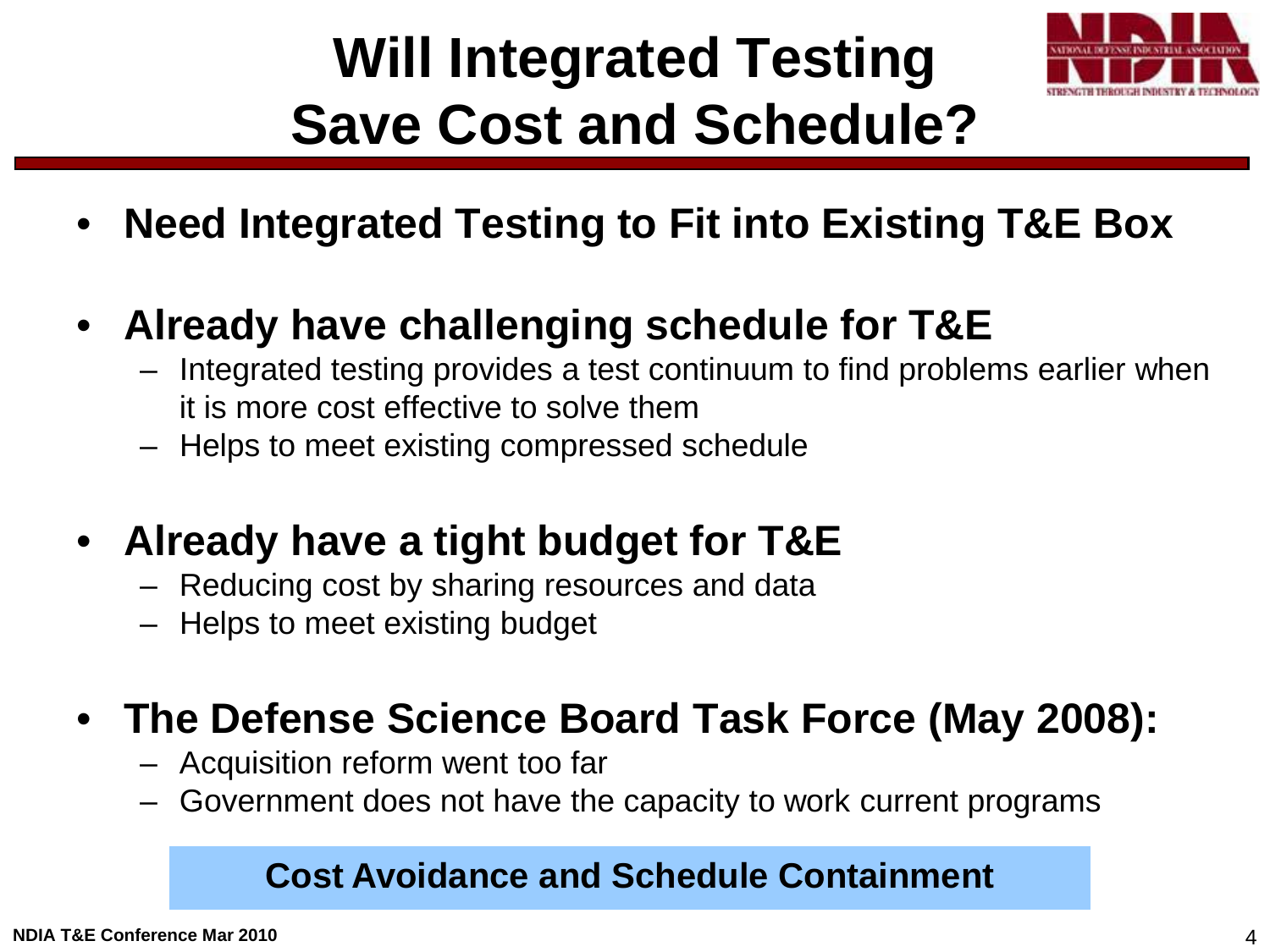

## **New Definition, Old Concept**

### • **Formal Definition April 2008**

*Integrated testing is the collaborative planning and collaborative execution of test phases and events to provide shared data in support of independent analysis, evaluation and reporting by all stakeholders particularly the developmental (both contractor and government) and operational test and evaluation communities.*

### • **Integrated CT/DT/OT Activities Since 1970s**

### • **Policy Definitions Already Exist**

| Army<br><b>DA PAM 73-1</b>                              | Integrated T&E strategies may include combined DT or OT events where appropriate.<br>Integrated DT or OT, a special case of a combined DT and OT, is a single phased event that generates<br>data to address developmental and operational issues simultaneously under operational<br>conditions. The execution strategy for this event is based on the requirements of the program. |
|---------------------------------------------------------|--------------------------------------------------------------------------------------------------------------------------------------------------------------------------------------------------------------------------------------------------------------------------------------------------------------------------------------------------------------------------------------|
| Navy<br><b>OT&amp;E Framework</b><br>and IT Methodology | IT is a cooperative approach to T&E where CT, DT, and OT entities work to blend or integrate the<br>T&E requirements throughout the defense acquisition process. Integration of CT, DT, and OT does<br>not involve the analysis and reporting aspects of T&E, which remain solely under the purview of the<br>respective CT, DT, or OT organization.                                 |
| Air Force<br>AFI 99-103                                 | The collaborative planning and collaborative execution of test phases and events to provide<br>shared data in support of independent analysis, evaluation, and reporting by all stakeholders, particularly<br>the developmental (both contractor and government) and operational test and evaluation communities.                                                                    |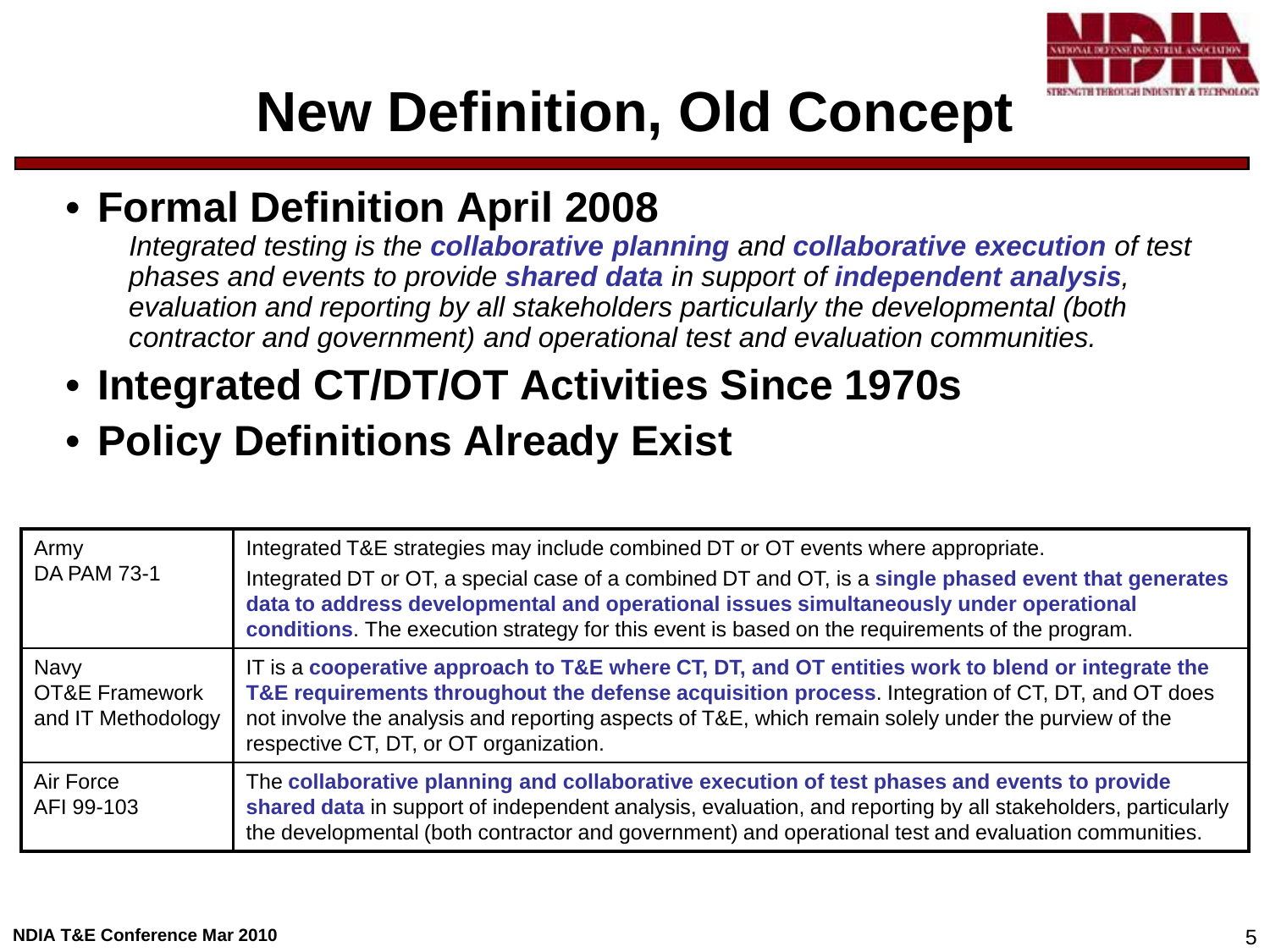

- **Mandatory combination of Developmental Test and Operational Test events**
- **Operational Testing conducted during DT event**
- **Development Testing postponed to an OT event**
- **DT personnel conducting OT**
- **Eliminating the need for DT**
- **Eliminating the need for OT**

### **Integrated Testing Brings Together DT and OT Strategies**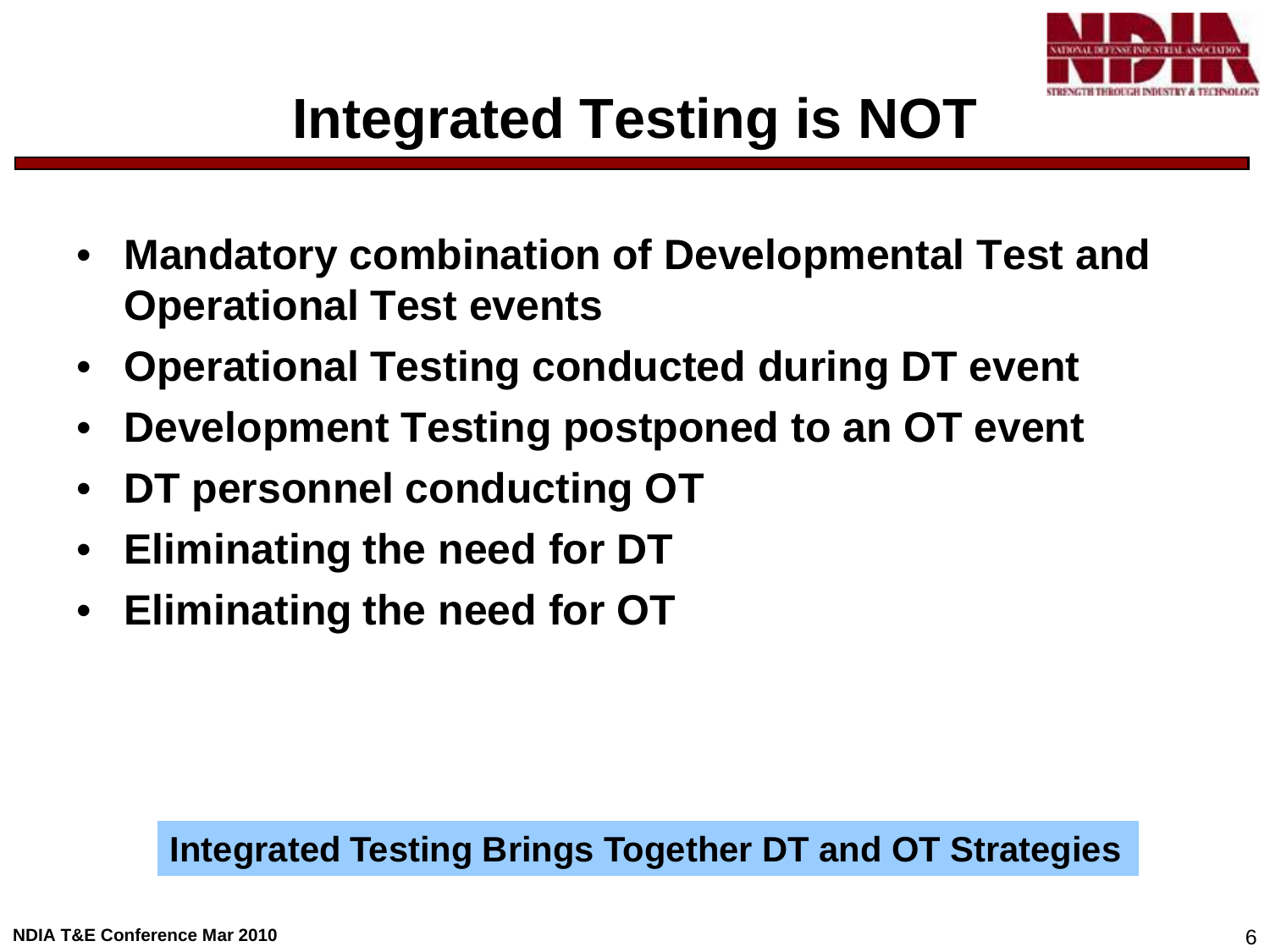

## **Challenges with Integrated Testing**

### • **Direction Perceived by Some to be Conflicting**

- Operational evaluators … statutory roles
- Can OT really use DT data?
- Does reference to statutory roles mean that OT is still independent from DT?

### • **Interpretations of Integrated Testing Confusing**

- Does combined testing mean OT is added to DT?
- Does shared data mean that OT can evaluate system performance during DT?

#### **Barriers Are Largely Cultural**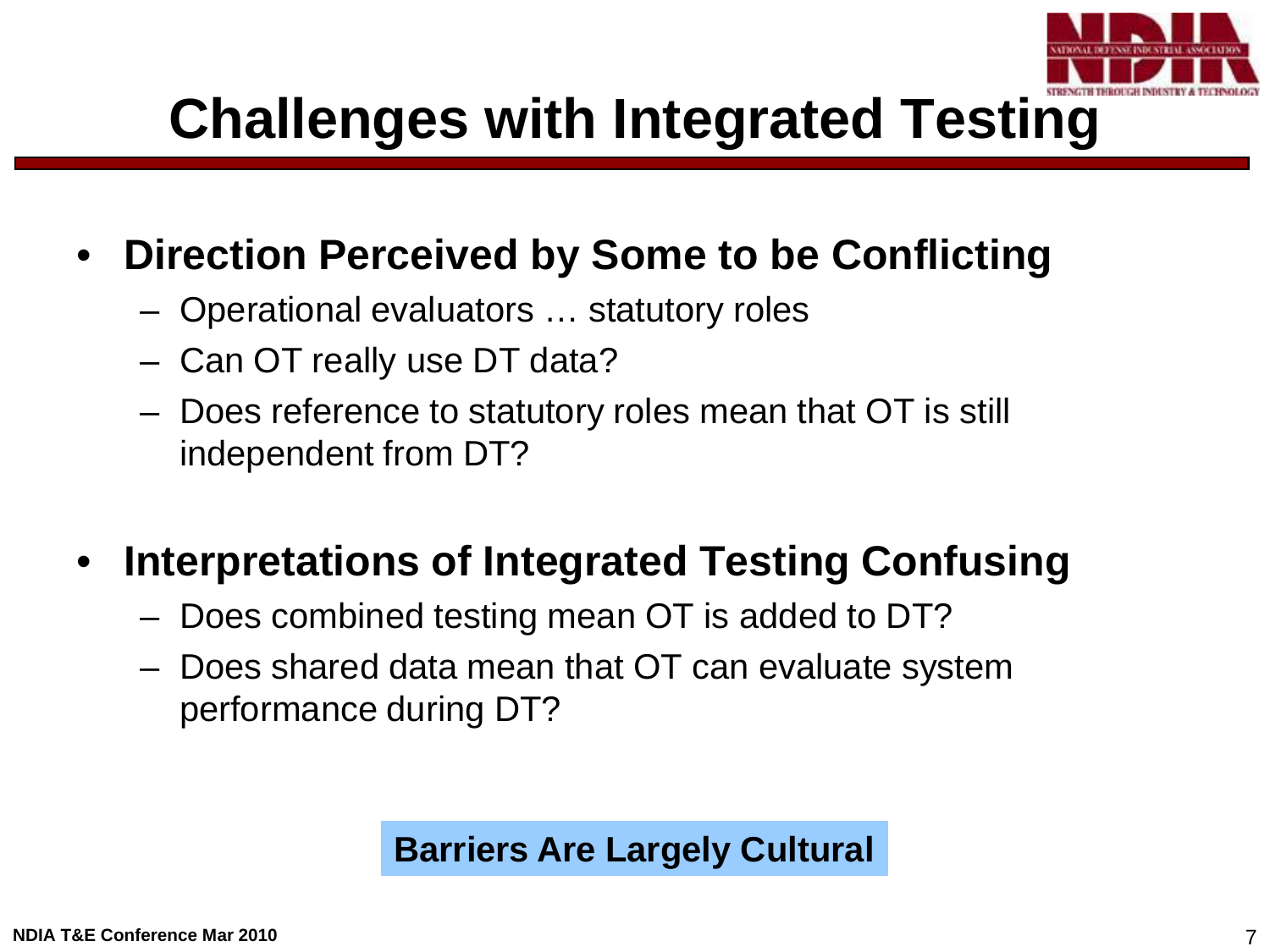# **Paper at 2009 NDIA Test & Evaluation Conference**



| NDIA Test and Evaluation Conference<br>Paper #7847                                                                                                                                                                                                                                                                                     | <b>Implementation Framework</b>                                                                                                                                                                                                                                                                                                                                   |
|----------------------------------------------------------------------------------------------------------------------------------------------------------------------------------------------------------------------------------------------------------------------------------------------------------------------------------------|-------------------------------------------------------------------------------------------------------------------------------------------------------------------------------------------------------------------------------------------------------------------------------------------------------------------------------------------------------------------|
| <b>Walking the Line with Title 10:</b><br><b>Implementation Strategies for</b><br><b>Integrated Testing</b>                                                                                                                                                                                                                            | Integrate the People<br>- Integrated Test Teams<br>$-$ Coordination and cooperation for integrated strategy<br>- Early OT&E influence on test design and scenarios<br>Integrate the Planning<br>- Early and collaborative planning for efficient use of test assets<br>- Improve test efficiency and streamline test schedule<br>$-$ Reduce duplication and voids |
| Beth Wilson<br>Industry Co-Chair NDIA System Engineering Division, DT&E Committee<br>Test Architect, Raytheon Company<br>Darlene Mosser-Kerner<br>Government Chair NDIA: System Engineering Division, DT&E Committee<br>Developmental Test & Evaluation<br>OUSD(AT&L)/Systems & Software Engineering<br>NDIA T&E Conference March 2009 | <b>Integrate the Data</b><br>٠<br>$-$ Maximize data available and usability for $\overline{OT8E}$<br>- Common data formats to facilitate sharing<br>$-$ Incorporate operational realism in DT&E<br>14<br>NDIA T&E Conference March 2009                                                                                                                           |

### **Summary of Themes:**

- Integrated Testing is not a new concept
- Title 10 is not a real barrier
- Polices now sufficient
- Need to institutionalize best practices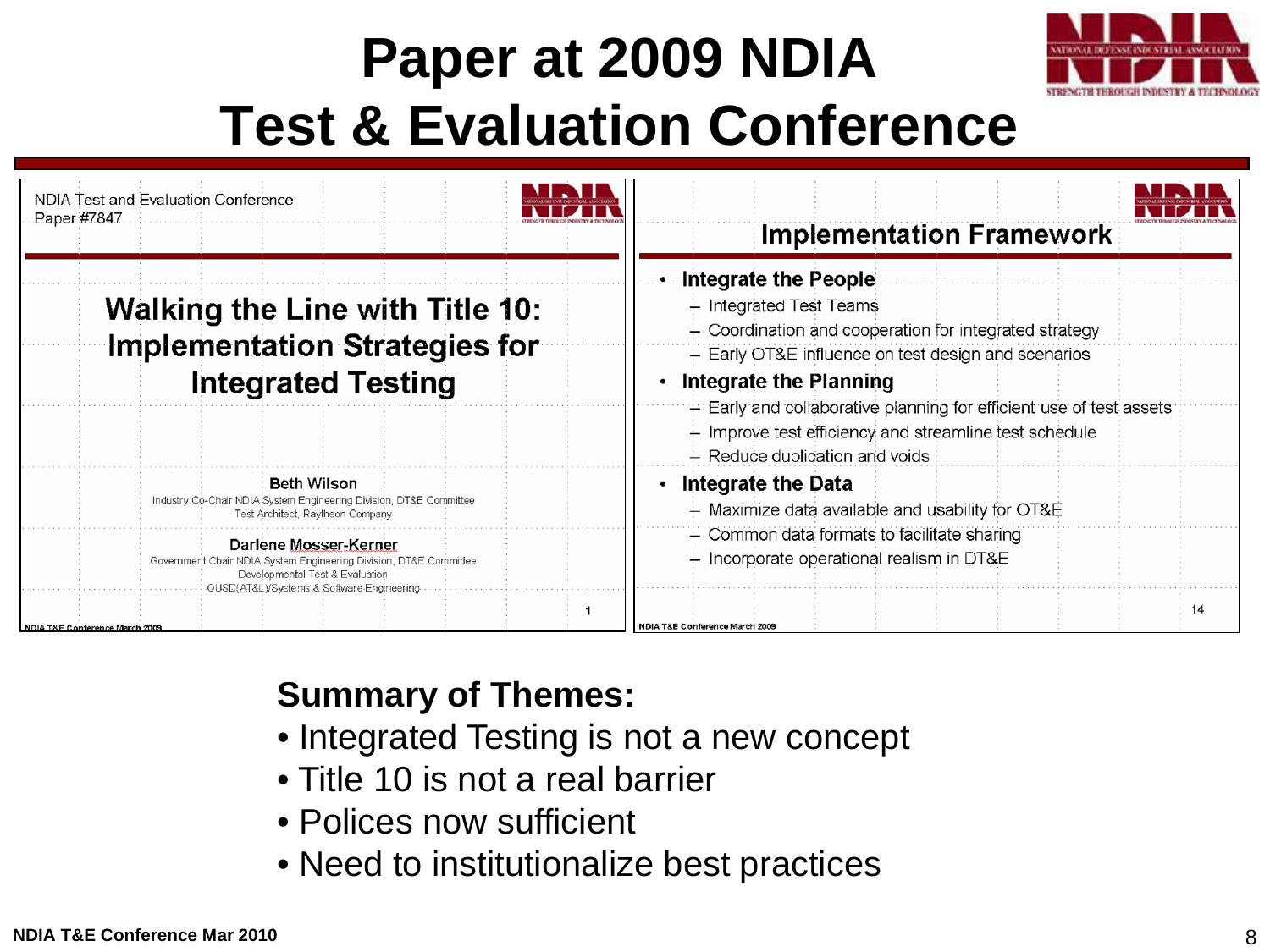

## **What Does Title 10 Say?**

(d) Impartiality of Contractor Testing Personnel.— In the case of a major defense acquisition program (as defined in subsection  $(a)(2)$ ), no person employed by the contractor for the system being tested may be involved in the conduct of the operational test and evaluation required under subsection (a). The limitation in the preceding sentence does not apply to the extent that the Secretary of Defense plans for persons employed by that contractor to be involved in the operation, maintenance, and support of the system being tested when the system is deployed in combat.

#### (e) Impartial Contracted Advisory and Assistance Services.—

(1) The Director may not contract with any person for advisory and assistance services with regard to the test and evaluation of a system if that person participated in (or is participating in) the development, production, or testing of such system for a military department or Defense Agency (or for another contractor of the Department of Defense).

(2) The Director may waive the limitation under paragraph (1) in any case if the Director determines in writing that sufficient steps have been taken to ensure the impartiality of the contractor in providing the services. The Inspector General of the Department of Defense shall review each such waiver and shall include in the Inspector General's semi-annual report an assessment of those waivers made since the last such report.

 $(3)$ (A) A contractor that has participated in (or is participating in) the development, production, or testing of a system for a military department or Defense Agency (or for another contractor of the Department of Defense) may not be involved (in any way) in the establishment of criteria for data collection, performance assessment, or evaluation activities for the operational test and evaluation.

**(B)** The limitation in subparagraph  $(A)$  does not apply to a such development, production, or testing solely in testing

*10 USC 23* 

NB: This unofficial compilation of the U.S. Code is current as of Jan. 3

Contractor cannot be involved in:

- **OT&E conduct**
- **Establishing OT&E criteria**
- **OT&E evaluation**

#### **conduct of OT&E**

#### **establishing criteria for OT&E**

**OT&E evaluation**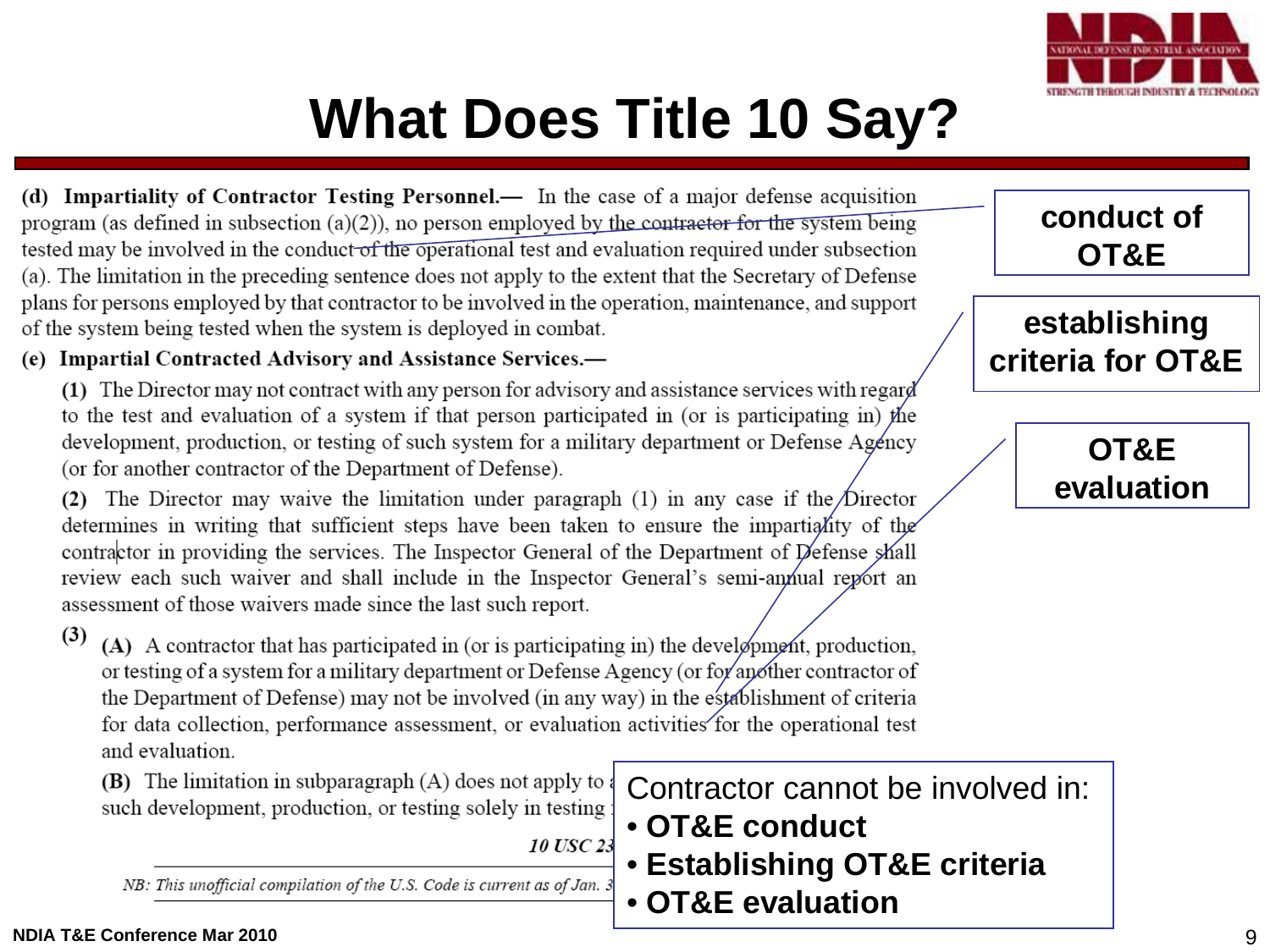

# **Title 10 Allows Support to OT&E**

| DAG chapter 9<br>(Test & Evaluation)      | Integrating T&E consists of many aspects, all designed to optimize test scope and<br>minimize cost. For example, separate contractor developmental testing might be<br>combined with governmental developmental test and evaluation, with control being<br>exercised by a combined test organization.                                                                                                                                                                                                 |
|-------------------------------------------|-------------------------------------------------------------------------------------------------------------------------------------------------------------------------------------------------------------------------------------------------------------------------------------------------------------------------------------------------------------------------------------------------------------------------------------------------------------------------------------------------------|
| Army DA PAM 73-1                          | Discussions with system contractor personnel may be necessary to ensure full<br>technical understanding of test incidents observed during the IOT&E or related<br>activities. All discussions will be held separately from any scoring or assessment<br>activities.                                                                                                                                                                                                                                   |
| Navy OT&E Framework<br>and IT Methodology | "Integrated testing" blends or combines contractor, developmental, and OT to<br>form a cohesive testing continuum. This integration cannot occur unless the<br>participants (CT, DT, and OT) have determined their entering requirements for adequate<br>testing of the system under evaluation. IT does not remove or combine any of<br>OPTEVFOR's current or future requirements for reporting based on a separate<br>(OPTEVFOR) analysis of the shared test information produced by the IT effort. |
| Air Force AFI 99-103                      | System contractors may be beneficial in providing logistic support and training, test<br>failure analyses, test data, and unique software and instrumentation support that could<br>increase the value of operational test data.                                                                                                                                                                                                                                                                      |

Title 10:

Contractor cannot be involved in:

•**OT&E conduct**

•**Establishing OT&E criteria** 

•**OT&E evaluation** 

Contractor **CAN** provide:

- **Technical understanding of test incidents**
- **Logistic support and training**
- **Support to test failure analysis**
- **Unique software and instrumentation support**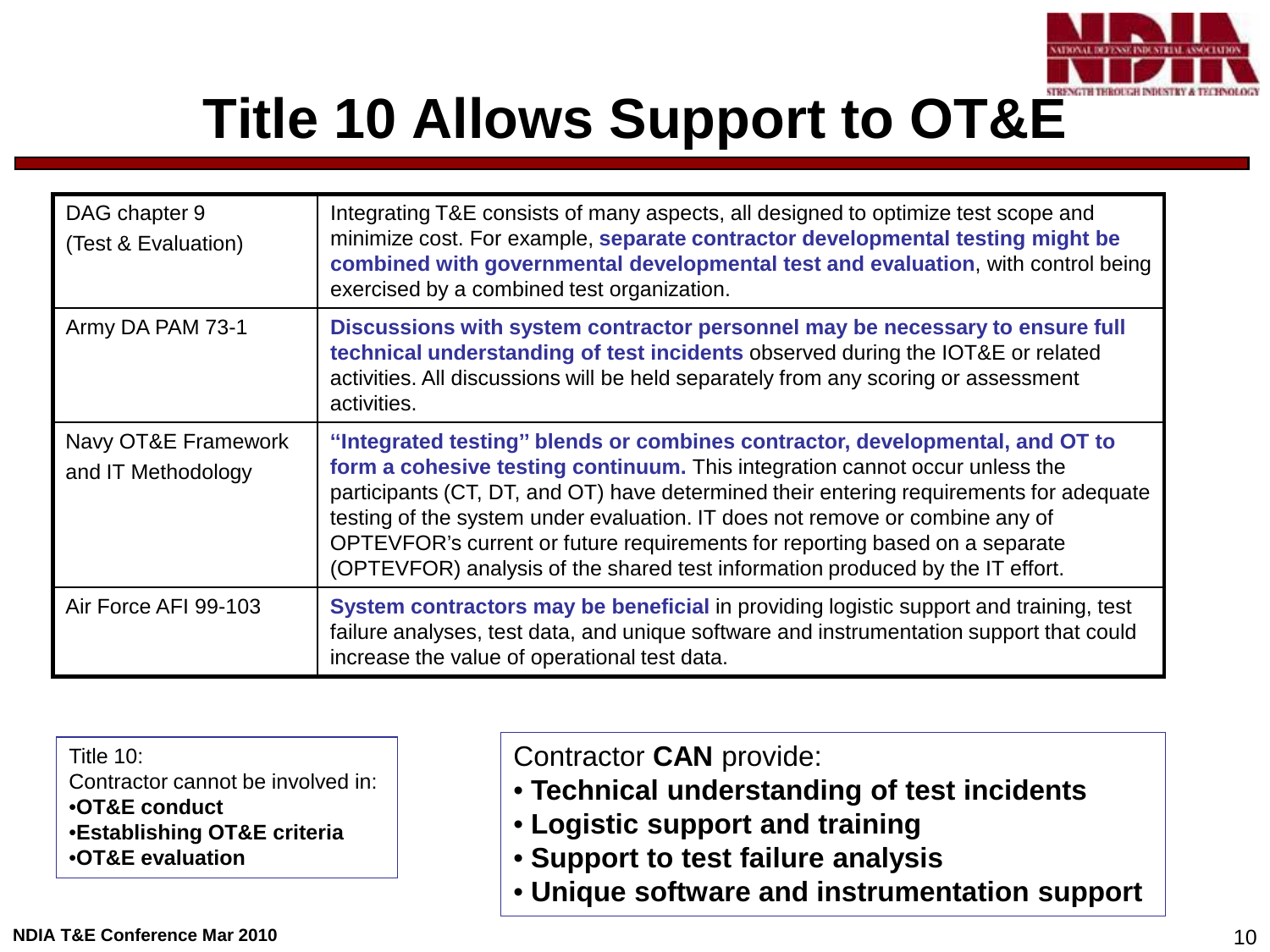

# **Title 10 Allows Sharing of Data**

| DoD Policy DoDI<br>5000.02<br>Enclosure 6 | Evaluations shall take into account all available and relevant data and information from<br>contractor and government sources.                                                                                                                                                                                                                                                                            |
|-------------------------------------------|-----------------------------------------------------------------------------------------------------------------------------------------------------------------------------------------------------------------------------------------------------------------------------------------------------------------------------------------------------------------------------------------------------------|
| Army DA PAM 73-1                          | The T&E WIPT goals are to develop a mutually agreeable T&E program that will<br>provide the necessary data for evaluations.<br>Support the CE process by accomplishing early, more detailed, and continuing T&E<br>documentation, planning, integration, and promote the sharing of data                                                                                                                  |
| Navy OT&E Framework<br>and IT Methodology | OT uses the shared data from the IT period to "answer" or achieve resolution on as<br>many measures of effectiveness (MOE) and measures of suitability (MOS) as possible.<br>The goal being to have sufficient data or test information at the end of the IT phase to<br>resolve most COIs, pending successful completion of the final independent OT phase.                                              |
| Air Force AFI 99-103                      | Operational testers may use data from sources such as DT&E, integrated testing, and<br>OAs to augment or reduce the scope of dedicated operational testing if the data can be<br>verified as accurate and applicable.<br>Test teams and TIPTs should use as much contractor T&E data as possible if its<br>accuracy can be verified.<br>Contractor T&E data should be visible in the common T&E database. |

#### OSD Memo Dec 2007:

To maximize the efficiency of the T&E process and more effectively integrate developmental and operational T&E, evaluations shall take into account all available and relevant data and information from contractor and government sources.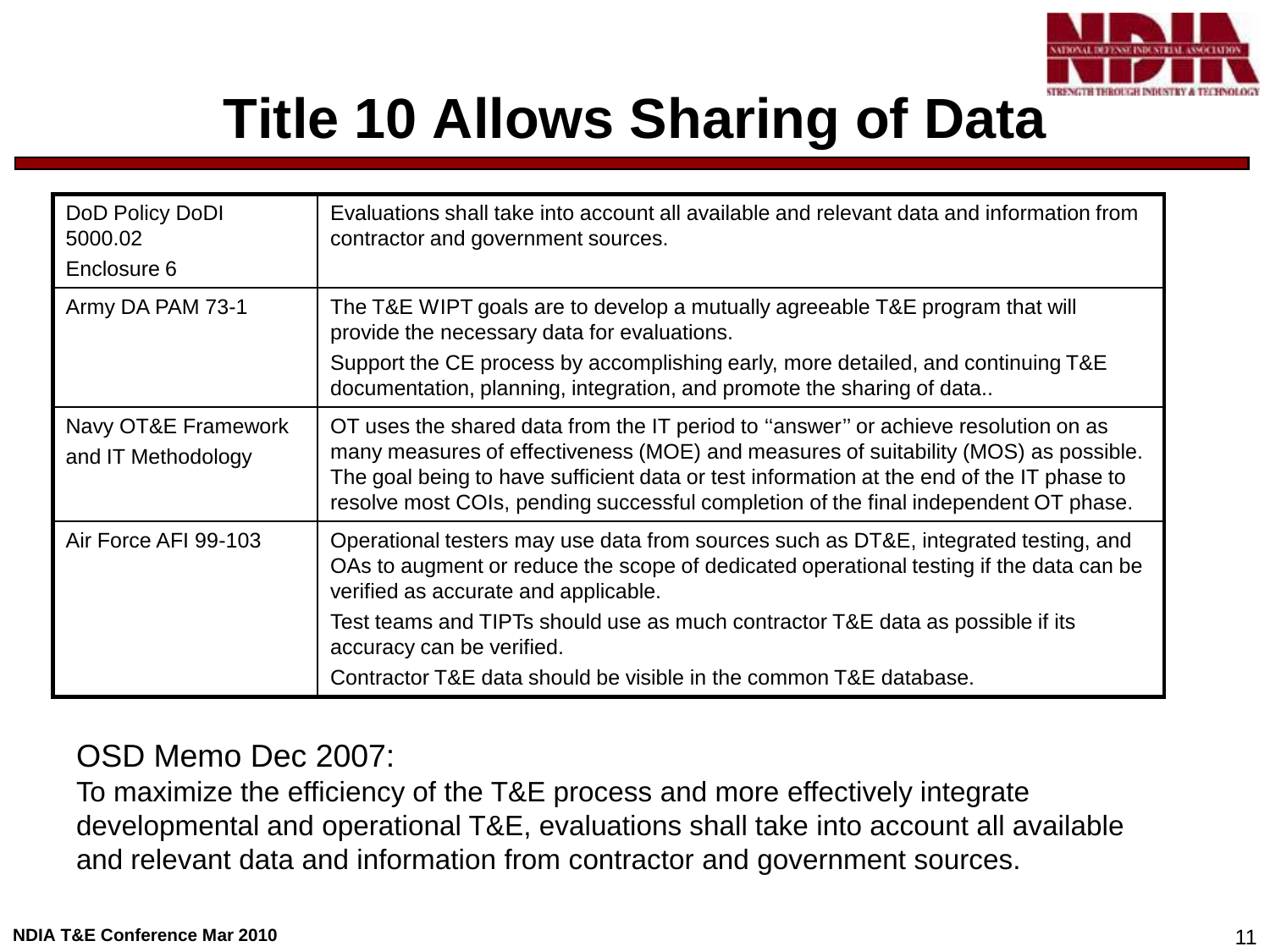

## **Implementation Framework**

### • **Integrate the Planning**

- Early and collaborative planning for efficient use of test assets
- Improve test efficiency and streamline test schedule
- Reduce duplication and voids

By conducting concept of operations experiments with mock-ups of the operational layout, the developmental and operational community implemented real platform mission threads using preliminary displays. By conducting this integrated exercise during the initial requirement development program phase, the user community directly effected key system design requirements through a discussion of performance parameters. The result was a product baseline that better met customer expectations with fewer surprises in performance characteristics.

An OT&E and DT&E community review of the program contractor test plan prior to submittal for approval allowed examined planned ground, simulation, and flight tests to ensure that a realistic approach was being taken. The integrated test program planners and community worked with the integrated test team to ensure that an integrated operational environment was applied to the entire system test program. This ensured that realistic test scenarios were developed throughout the contractor's and integrated test team's program. It also improved communication and set expectations across the test program.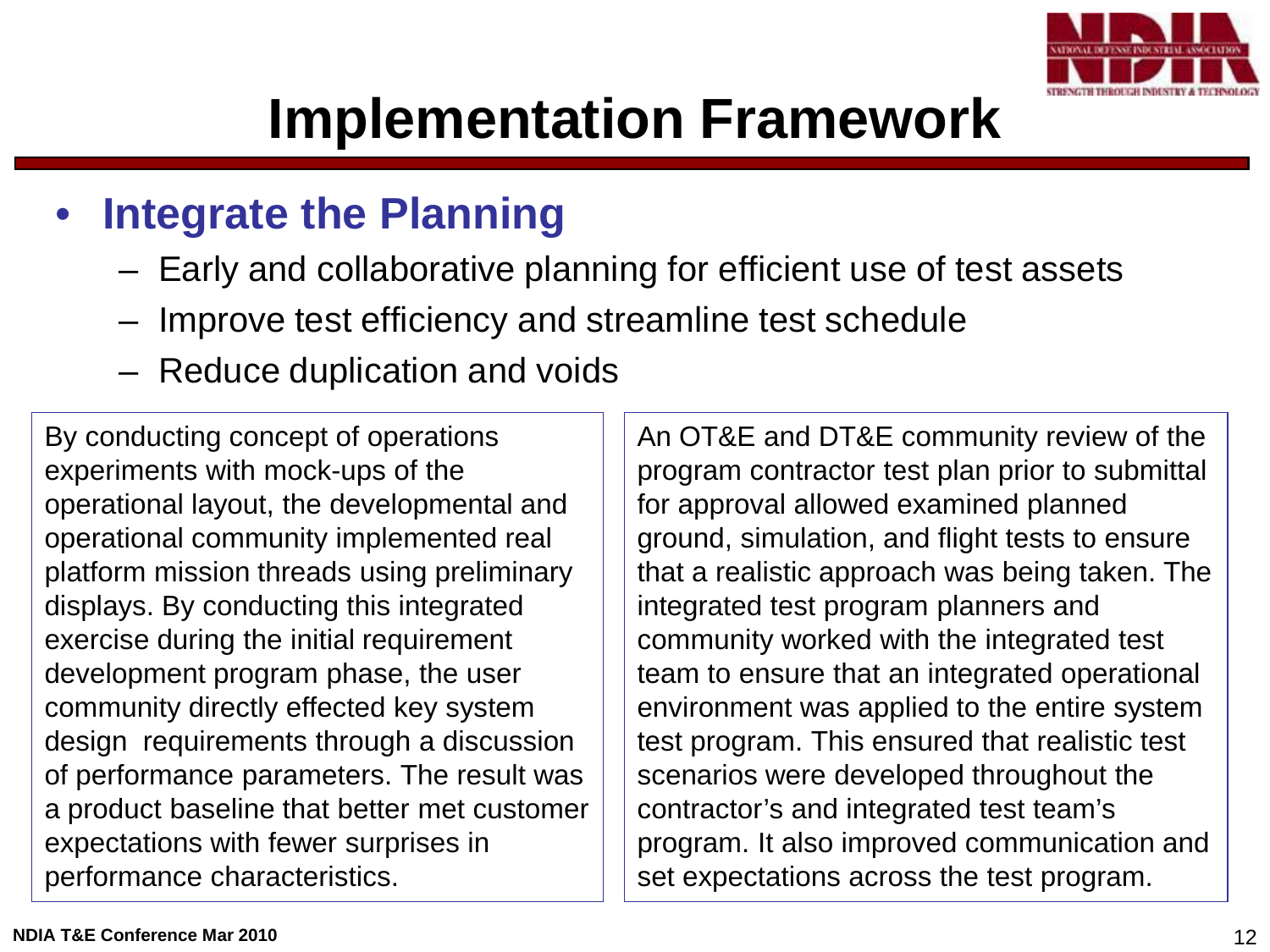

## **Implementation Framework**

- **Integrate the Planning**
- **Integrate the People** 
	- Integrated Test Teams
	- Coordination and cooperation for integrated strategy
	- Early OT&E influence on test design and scenarios

Early participation of test personnel yields exceptional benefits as was seen when end-users acted as test operators during contractor testing, DT preparation, dry runs, and conduct. The operator interacted with the system in the way it would be used when fielded. By having the operator use the system, the development team identified display issues early and made corrections during DT.

When testing a new capability for an added mission, the OTA observed the DT preparation effort. When the opportunity presented itself, the OTA executed one of their planned tests and noted a difference in behavior. The DT team was able to explain that this was an artifact of the upgraded performance that provided a graceful degradation feature. This eliminated the chance of the OTA noting this as a deficiency and requiring a subsequent investigation.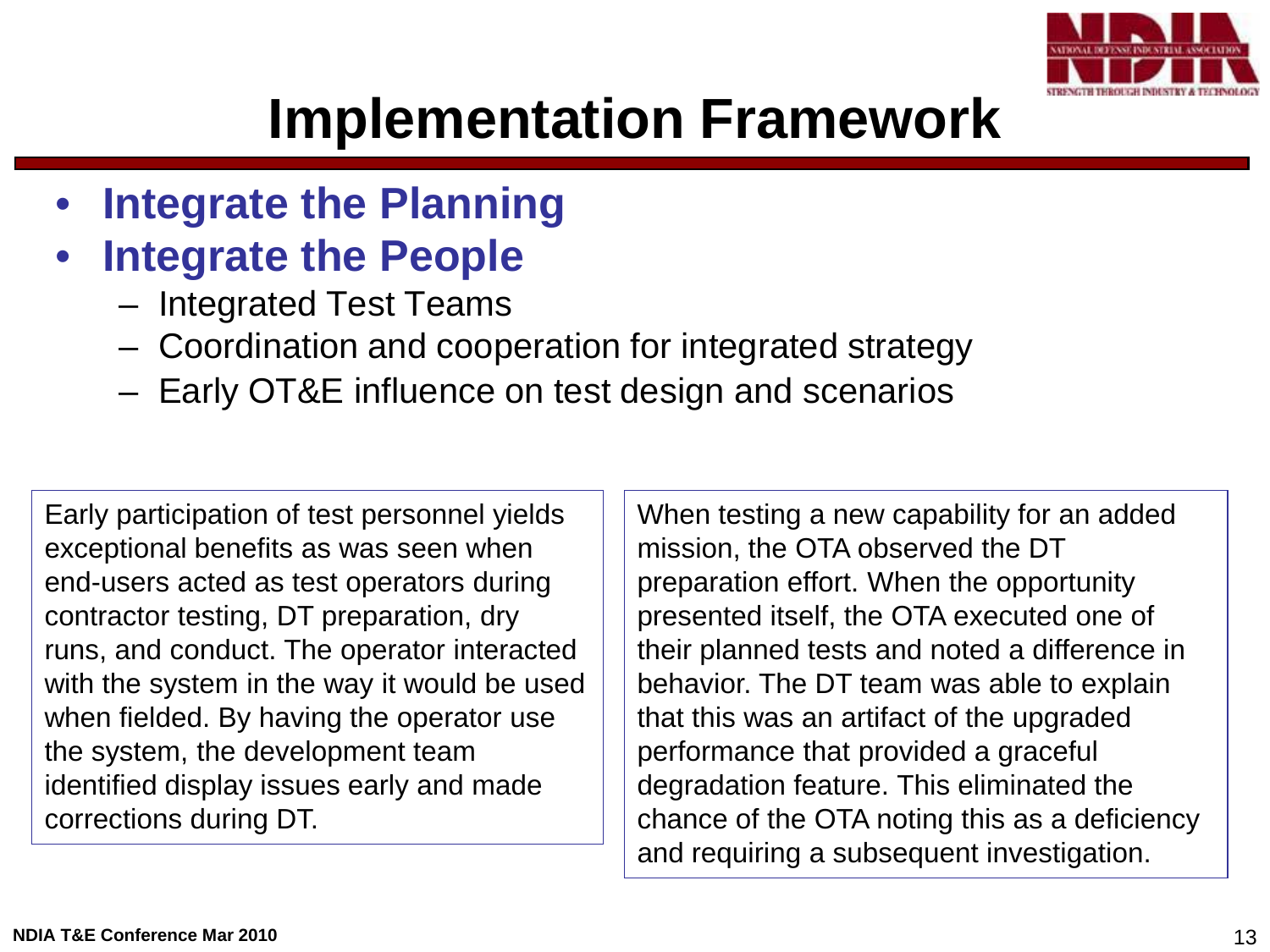

## **Implementation Framework**

- **Integrate the Planning**
- **Integrate the People**
- **Integrate the Data**
	- Maximize data available and usability for OT&E
	- Common data formats to facilitate sharing
	- Incorporate operational realism in DT&E

DT events with scripted firings were supplemented by OT firings introducing ''tactical surprise.'' Using more operationally realistic procedures for the DT firings allowed the OTA to include these data to increase the sample size to support operational effectiveness confidence computations. The strategy saved the program significant cost in reduced test assets. The cooperation also reduced time on the test range.

Where possible, the DT team used common data reduction tools so that the OTA had access to the DT data in the formats desired for OT&E. In addition, the OT&E data reduction tools were used during DT&E preparation. This allowed the DT&E team to detect a problem early where data formats not used by the DT&E team had been degraded and would have caused problems for OT&E. The problem was corrected before the DT event.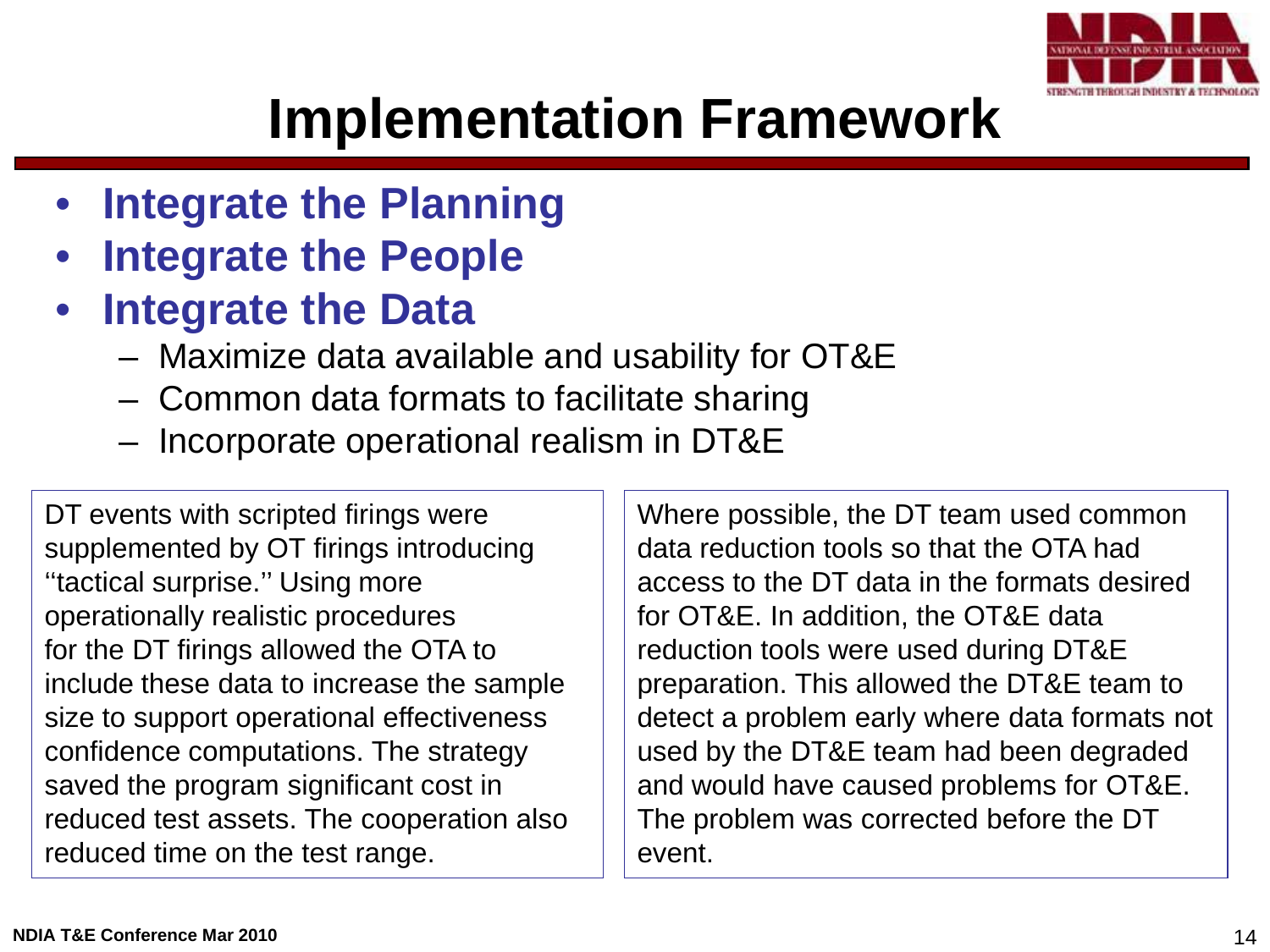# **Path Forward Resulting Products**



- **Continuing Effort Theme**
	- **Policy is okay as is (no additional changes recommended)**
	- **Some teams are already doing this well**
	- **Continue to work cultural barriers with information**
- **Integrated Testing Tutorial** 
	- **Piloted at 2009 NDIA Systems Engineering Conference**
	- **Basis for potential Defense Acquisition University online learning module**
- **Systems Engineering Division Committees**
	- Mission Analysis (gap analysis for operational relevance)
	- System of Systems (map SoS T&E challenges to Integrated Test framework)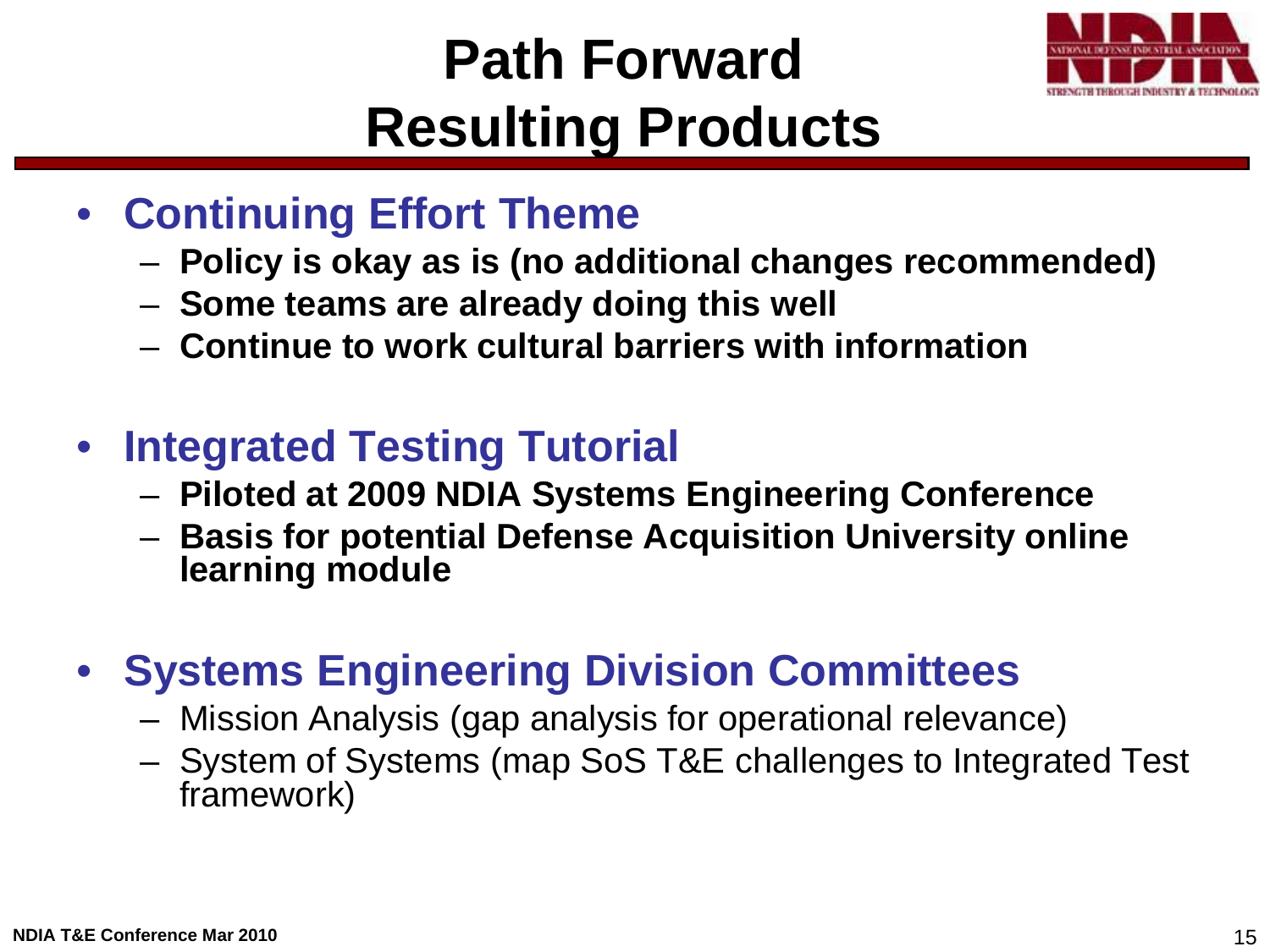

## **Attributes of Integrated Testing**

- **If you find the contractor data augmenting the OT&E data**, *you might be doing integrated testing*
- **If the DT&E and OT&E personnel recognize each other in the airport**, *you might be doing integrated testing*
- **If the OT&E personnel influences DT&E scenarios**, *you might be doing integrated testing*
- **If the DT&E system is operated by end users**, *you might be doing integrated testing*
- **If the CT, DT, and OT teams are sharing data in a common format,** *you might be doing integrated testing*
- **If the OT&E confirms DT&E results**, *you might be doing integrated testing*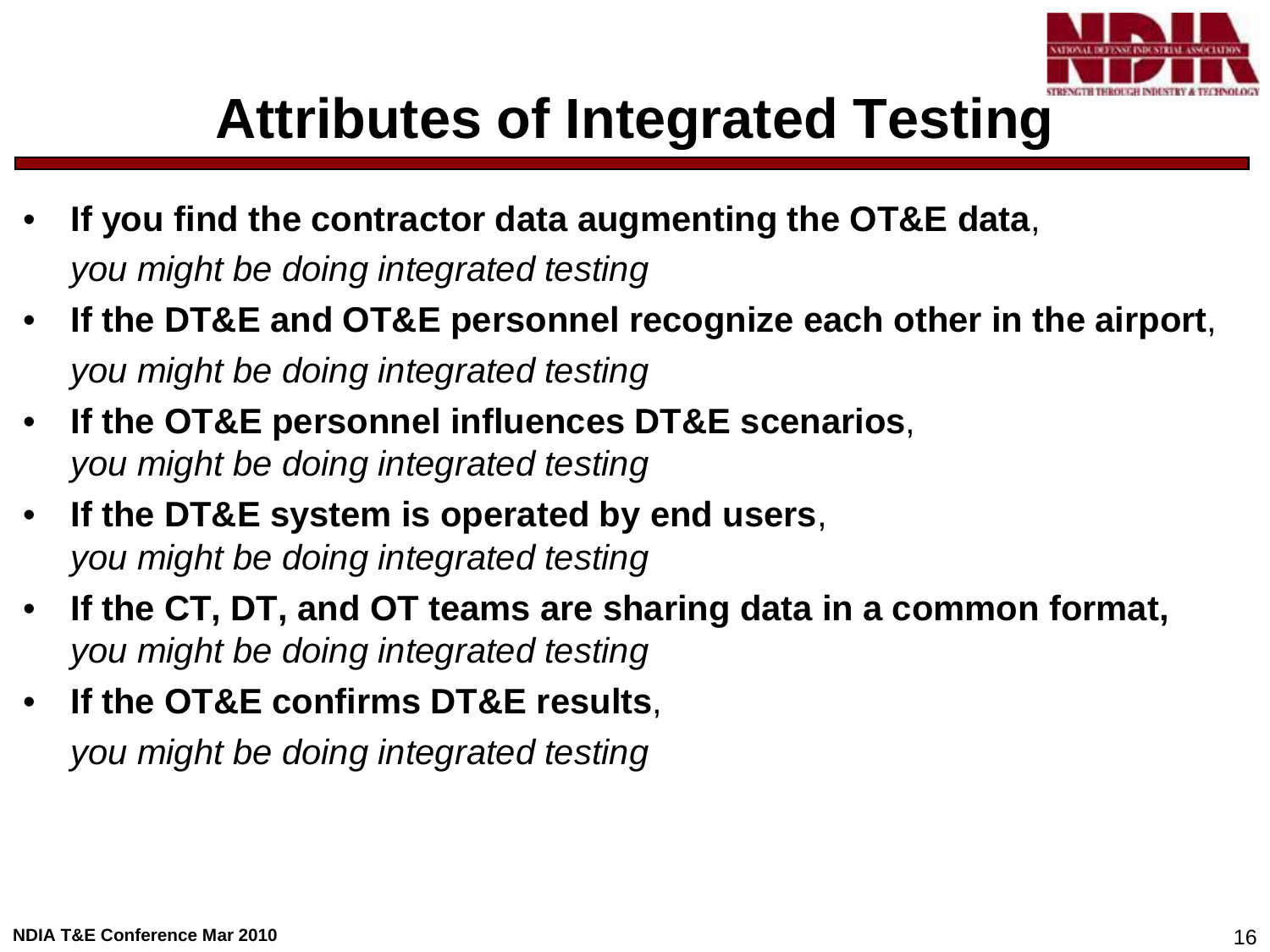

## **Summary**

- **Integrated Testing is Needed**
- **Integrated Testing is Already Being Done Well by Some Teams**
- **Title 10** 
	- Prohibits contractor involvement in OT&E conduct, criteria establishment, or evaluation
	- Allows contractor to provide technical understanding and support
	- Allows for collaborative planning and execution of an integrated test program to provide shared data to support independent analysis

### • **Integrated Test Implementation Framework Involves Integrating**

- **People**: Integrated test teams to introduce operational realism earlier
- **Planning**: Early and collaborative efforts to streamline test program
- **Data**: Sharing of data to address developmental and operational issues

#### Title 10: Walking the Line  $\rightarrow$  Erasing the Line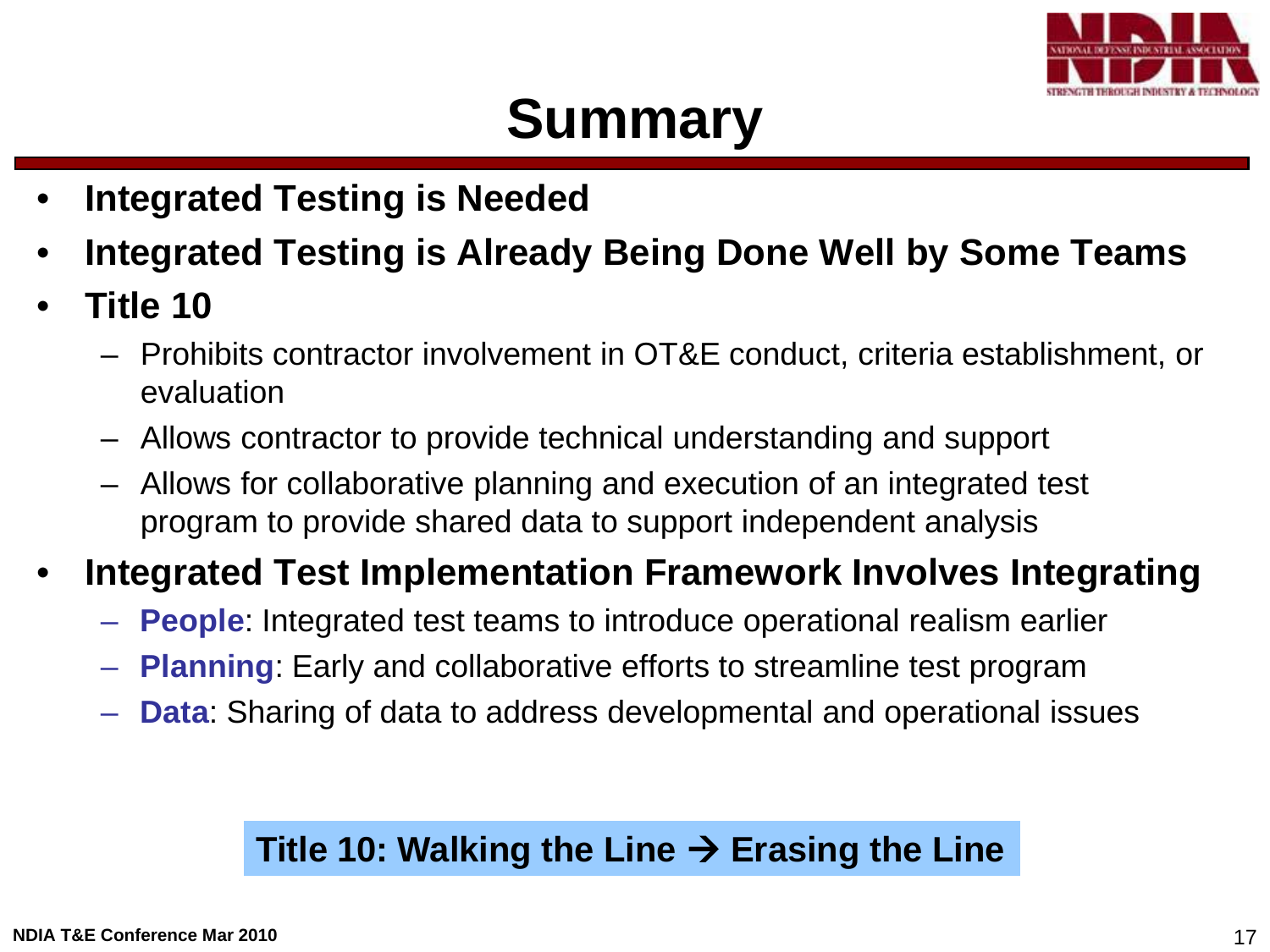

## **Authors**

- **Dr. Beth Wilson** is a Principal Engineering Fellow who earned her PhD in Electrical Engineering from the University of Rhode Island. Since joining Raytheon in 1983, she has worked as a design engineer, program manager, research scientist, functional manager, and test director on sonar, satellite, and radar programs. Previous assignments have included Test Architect for Dual Band Radar, a character-building deployment to Shemya, Alaska as the Test Director for the Cobra Dane Upgrade, a 2-year integration effort for the Relocatable Over the Horizon Radar (ROTHR) in Virginia, and being an exchange scientist to Australia. She is the Industry Co-Chair for the NDIA Systems Engineering Division Developmental Test and Evaluation Committee and the Industry Lead for the Integrated DT/OT focus area.
- **Ms. Mosser-Kerner** has over 20 years of test and evaluation experience at NASA and the Department of Defense. Ms. Mosser-Kerner currently works in the Developmental Test and Evaluation (DT&E) for the Department of Defense, focal point within the Office of the Secretary of Defense (OSD) for technical systems evaluation and DT&E matters. She served as the Chief Engineer on the NASA Systems Research Aircraft responsible for over 30 flight test projects involving advanced flight systems. Ms. Mosser-Kerner has a Bachelors Degree in Electrical Engineering and a Masters Degree in Technology Management. She is a member of two academic engineering honor societies.
- **Mr. Tom Wissink** has worked for Lockheed Martin developing and testing software intensive systems for 28 years. He has worked on programs like the Space Shuttle, several Air Forces Sattelite Command and Control Centers, the Global Positioning System and the Hubble Telescope Project. In December 2005 Tom was awarded a Lockheed Martin Fellow position specializing in software intensive integration and testing. Tom is also a LM Corporate member of NDIA co-chairing the DT&E Committee. He has a Bachelors degree in Computer Science from Florida Atlantic University.